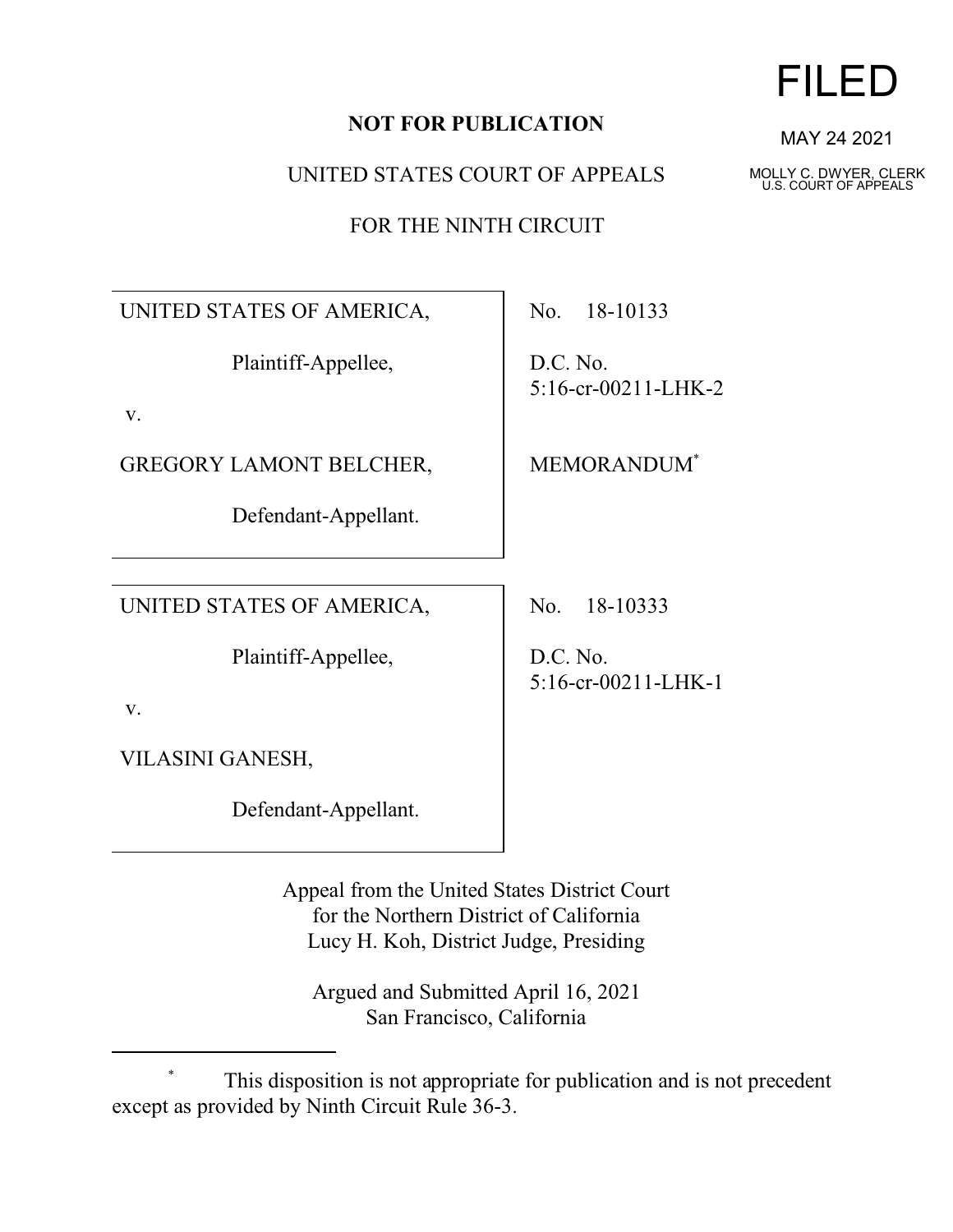Before: SCHROEDER, RAWLINSON, and BADE, Circuit Judges.

Gregory Belcher and Vilasini Ganesh appeal their jury convictions and sentences for crimes related to their submission of false medical insurance claims. Belcher was convicted of one count of making a false statement relating to health care matters in violation of 18 U.S.C. § 1035; Ganesh was convicted of five counts of health care fraud in violation of 18 U.S.C. § 1347 and five counts of making a false statement in violation of § 1035. The two were medical doctors who lived together as a married couple and practiced medicine in the same office building. Belcher was sentenced to one year and a day, and Ganesh to sixty-three months. We affirm.

Belcher contends there was a constructive amendment to the indictment that may have allowed the jury to convict him without finding that he acted with intent to defraud. Yet making a false statement in violation of § 1035—the only crime of which Belcher was convicted—does not require intent to defraud. *See* 18 U.S.C. § 1035. Whether or not Belcher believed he was actually entitled to payment from Cigna is therefore immaterial to his conviction for making a false statement. In a belated filing, Belcher cites *United States v. Shipsey*, 190 F.3d 1081 (9th Cir. 1999). In that case, the indictment alleged that the defendant obtained money from a certain pension fund "by false pretenses," but the jury instructions permitted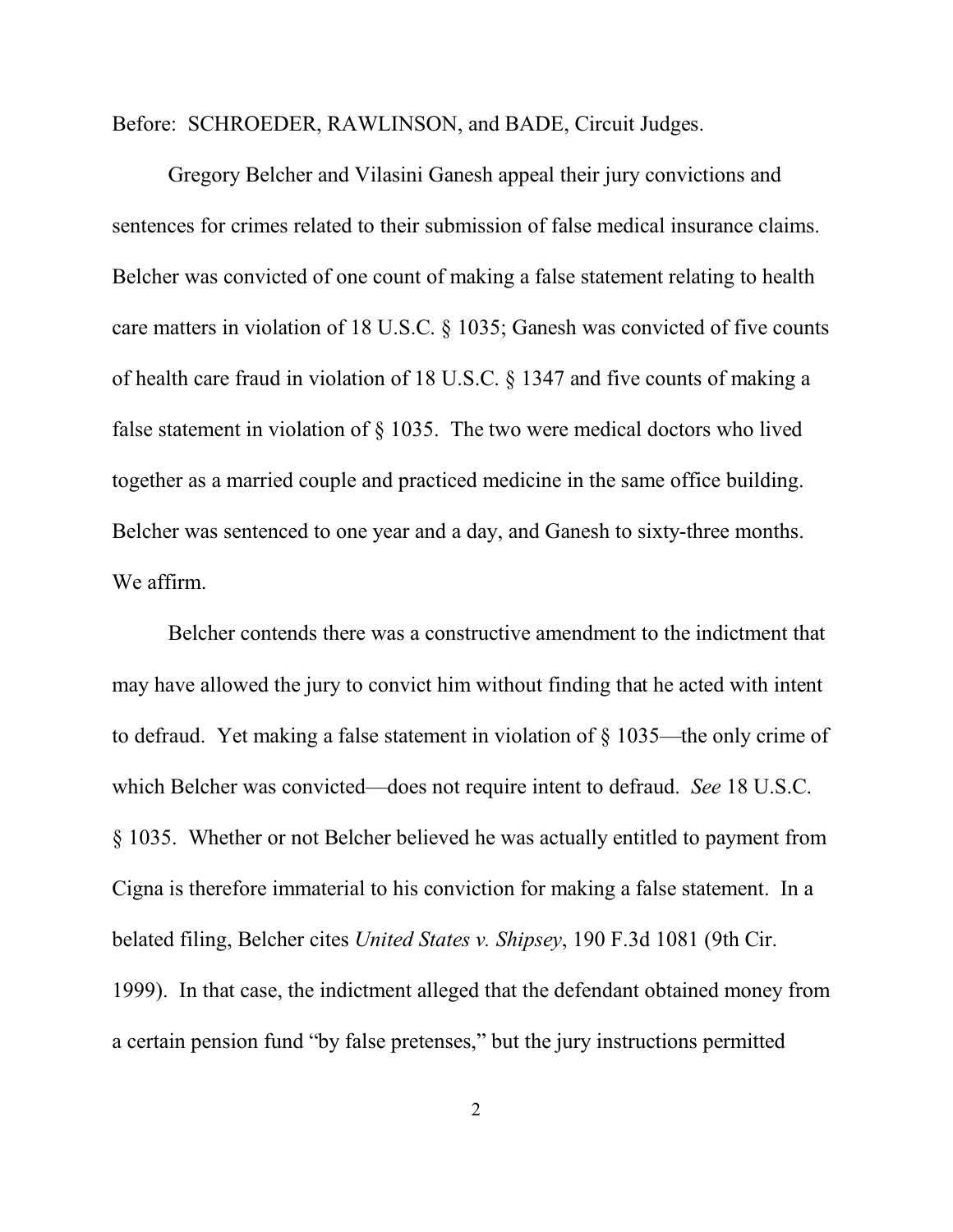conviction as long as he had obtained the money by a "wrongful act." *Id.* at 1084–86. Because the facts alleged in the indictment therefore differed from the facts presented and argued to the jury as sufficient to convict, we reversed. This, however, is not such a case. Belcher was indicted for knowingly and willfully submitting a claim for patient "M.H." to Cigna on November 26, 2013 for "[s]ervice not rendered on [the] dates and for [the] duration claimed," and he was convicted of the same factual charge.

The principal argument Belcher presents to challenge his conviction is insufficiency of the evidence. The jury was properly instructed that, to convict Belcher for violating  $\S$  1035, it was required to find that he knowingly made a materially false statement. The evidence was more than sufficient to show that Belcher, on November 26, 2013, knowingly submitted a claim for reimbursement for physical therapy that did not occur on the date stated. As the government's evidence demonstrated, the claim sought compensation for massage therapy that had been actually provided on the same day as physical therapy, and Belcher admitted he knew that the insurer would be less likely to pay for two similar treatments received on the same day. Belcher thus knew that he was unlawfully submitting materially false claim information when he engaged in this "split billing." Belcher also used billing codes meant for physical therapy when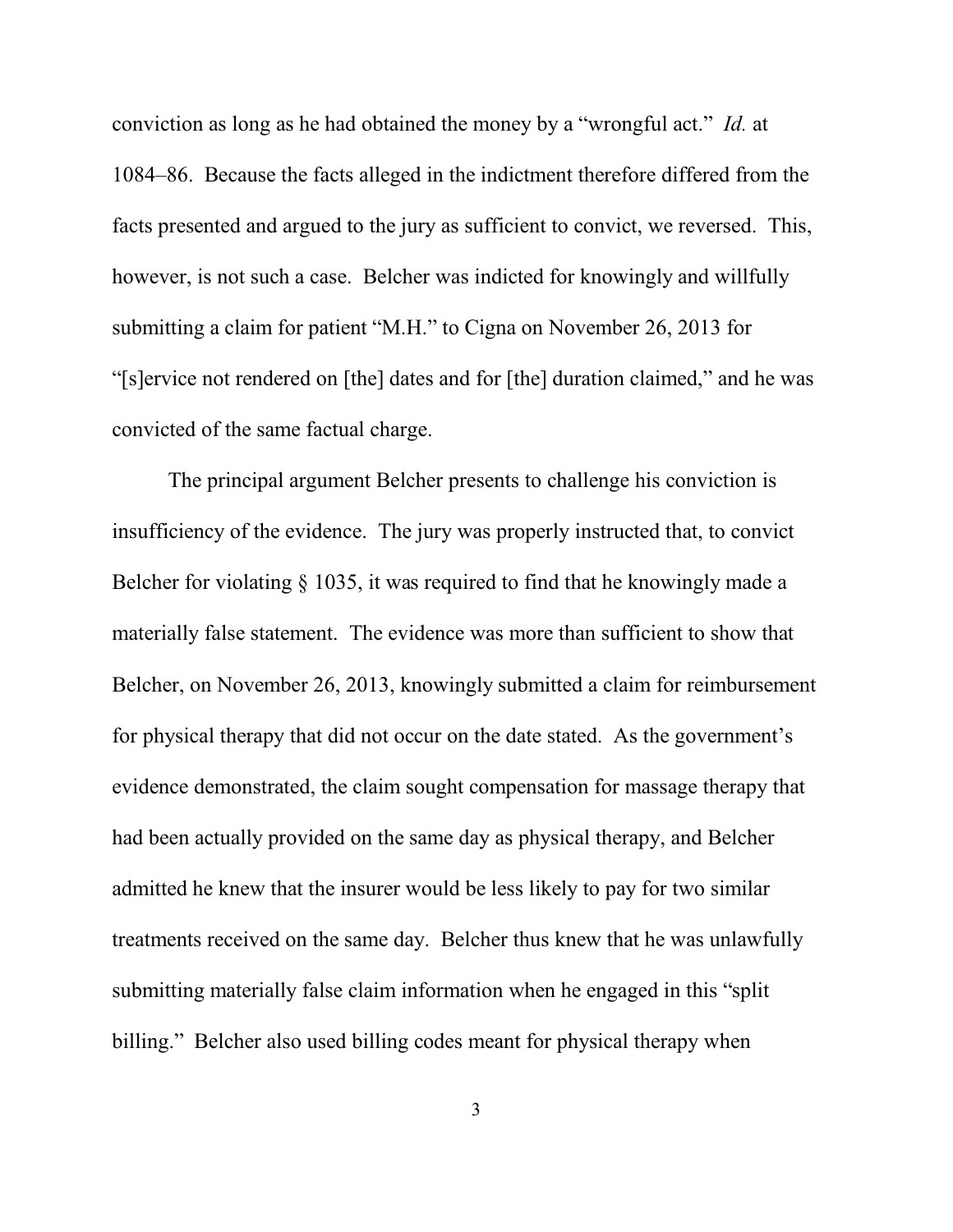requesting reimbursement for massage therapy sessions. As Belcher admitted at trial, he knew that massage therapy—unlike physical therapy—is often not reimbursable.

There was no abuse of discretion in the district court's refusal to give the defendants' requested instructions on good faith, because the jury instructions adequately laid out the crimes' intent requirements. *United States v. Shipsey*, 363 F.3d 962, 967 (9th Cir. 2004), *overruled on other grounds by United States v. Miller*, 953 F.3d 1095 (9th Cir. 2020).

Belcher and Ganesh also claim that the district court reversibly erred when it instructed the jury that "scheme to defraud" meant a plan intended to "deceive or cheat," when our circuit law has established it must be a plan intended to "deceive *and* cheat." *Miller*, 953 F.3d at 1102–03 (citing *Shaw v. United States*, 137 S. Ct. 462, 469 (2016)). The problem in *Miller* and *Shaw* was that the instructions provided could have been understood to encompass mere intent to deceive, without any intent to gain money or property. *Shaw*, 137 S. Ct. at 469 (requiring "inten[t] to deceive, cheat, or deprive a financial institution of something of value"); *Miller*, 953 F.3d at 1102 (requiring intent to "deceive or cheat").

However, to the extent there was instructional error, neither Belcher nor Ganesh objected to this error, and they failed to establish plain error. *See United*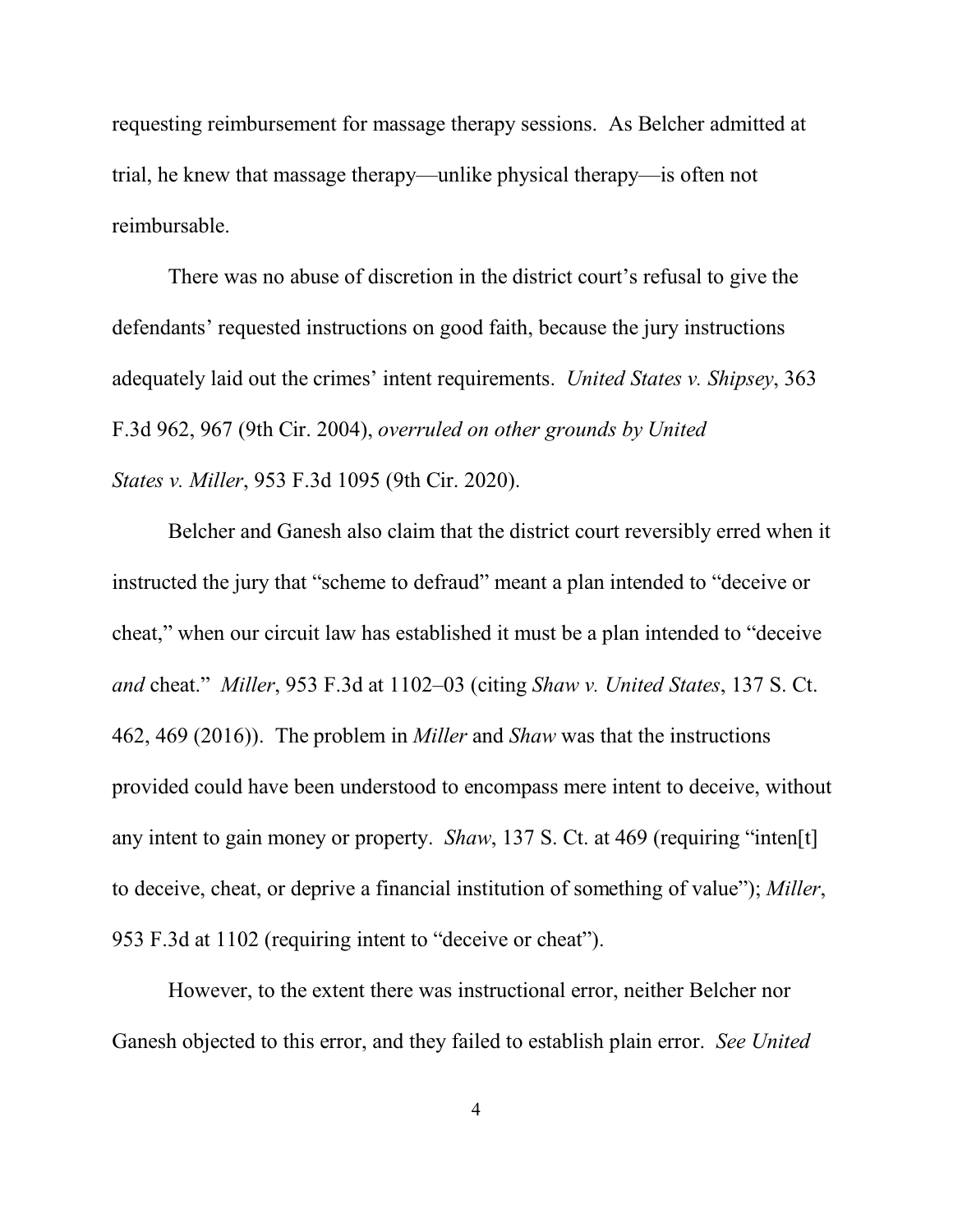*States v. Olano*, 507 U.S. 725, 734–35 (1993). Belcher was convicted only under § 1035, which does not require a finding that the defendant committed a scheme to defraud, nor did the district court's instruction as to § 1035 incorporate or reference the purported erroneous instruction as to the charges for health care fraud under § 1347. *See United States v. Marsh*, 26 F.3d 1496, 1502 (9th Cir. 1994). Ganesh failed to develop any argument establishing why any error under *Shaw* or *Miller* prejudiced her. Thus, Belcher and Ganesh failed to demonstrate plain error entitling them to reversal.

We also affirm the district court's denials of the defendants' motions for acquittal and new trial. These motions involve spreadsheets of claim information pulled from insurers' databases and presented at trial without objection. Ganesh now contends prosecutors misrepresented some legitimately billed claims in the spreadsheets as false. Ganesh specifically points to a spreadsheet that contained some legitimate entries representing work done by Edward DeWees, a former colleague. After his departure, she falsely submitted other claims under his name, many of which also appear on the spreadsheet. Counsel for the government displayed parts of this spreadsheet during its closing argument and called attention to how often DeWees's name appeared. The record goes on to show, however, that counsel used these observations only to argue that, given how many claims were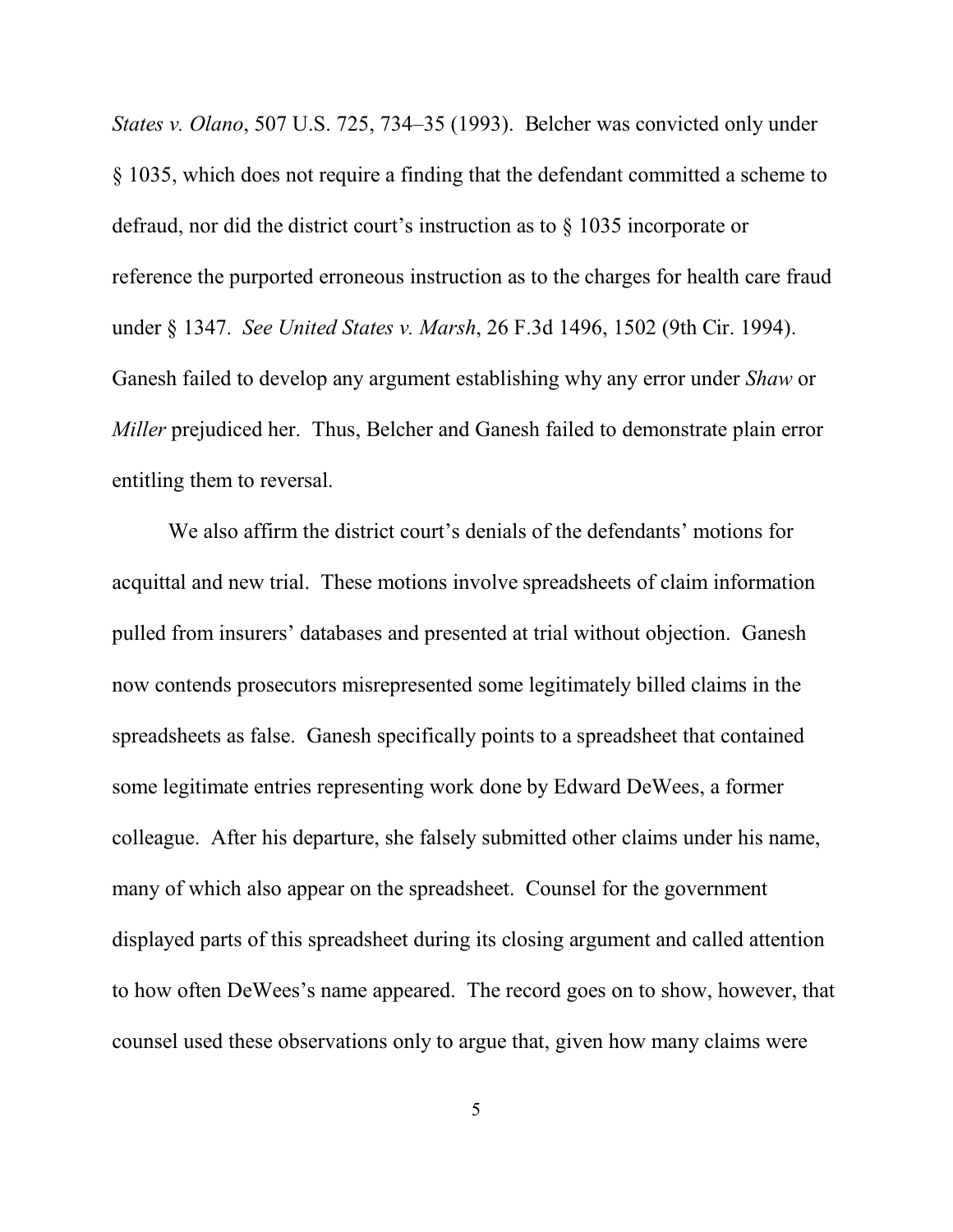consistently billed under DeWees's name, Belcher and Ganesh must have entered into a conspiratorial agreement to engage in such billing. Since the jury ultimately acquitted Ganesh and Belcher of all conspiracy charges, Ganesh cannot show, as she must, that the government's alleged misuse of the spreadsheet was material. *See United States v. Renzi*, 769 F.3d 731, 751 (9th Cir. 2014) (citing *Napue v. Illinois*, 360 U.S. 264 (1959)).

Moreover, later in closing argument, counsel for the government examined the individual false claims that were actually charged in the indictment under § 1347 and § 1035 and demonstrated their falsity by cross-referencing the spreadsheet's contents against matching explanation of benefit ("EOB") forms. Even assuming *arguendo* that the government's use of the spreadsheets may have been misinterpreted by the jury, the district court correctly concluded that the defendants' motions based on newly discovered evidence in the spreadsheets, not filed until after trial, would fail for lack of diligence. Although the district court characterized its denial of one of these motions as "for lack of jurisdiction," denying the motion was warranted on its merits. *See* Fed. R. Crim. P. 37(a) (allowing a district court to deny a motion on the merits while an appeal is pending).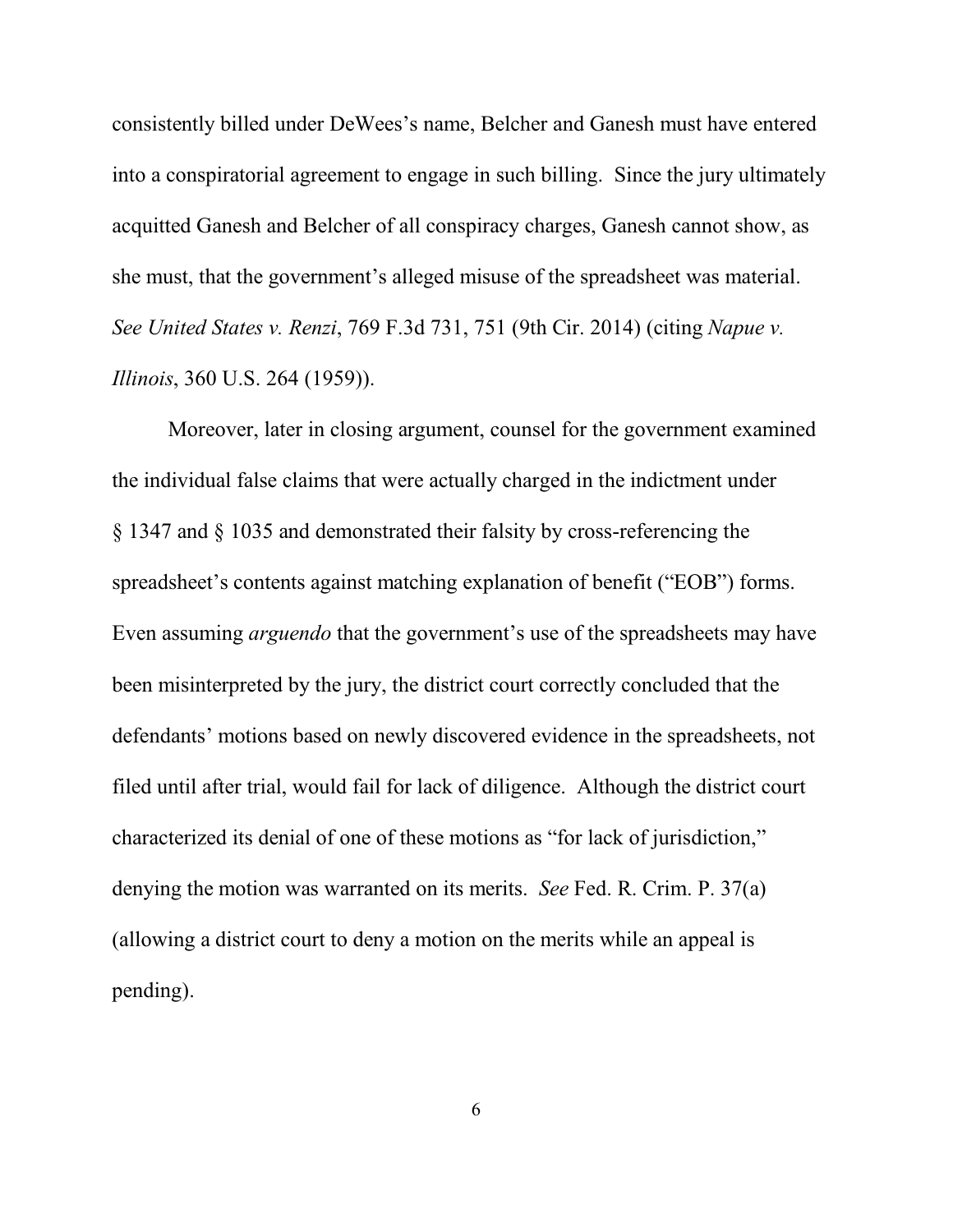Belcher contends there was sentencing error in the district court's loss calculation. He argues that the loss to the insurance companies from compensating for massage services should have been offset by the fair market value of such services. But the district court reasonably concluded that no offset was appropriate because insurers do not ordinarily reimburse any amount for massage therapy. In addition, as the district court noted, calculating offsets or credits would have been very difficult in this case because, per Belcher's instructions, the therapists involved did not keep any patient charts, documentation, or other records of what services they had provided. The district court carefully laid out the legal and factual bases for the loss calculations it made, and it correctly applied the "clear and convincing" standard.

As for Ganesh's convictions, the evidence showed that she submitted bills for patient visits that never happened, consistently used the highest-tier medical billing codes regardless of the nature or amount of care actually provided, and submitted bills identifying former colleague DeWees as the care provider long after he had stopped working with her. The government's evidence against Ganesh included claim spreadsheets, EOB forms, and testimony from patients, former employees, and insurance investigators. There is no serious question that this evidence was sufficient to convict Ganesh.

7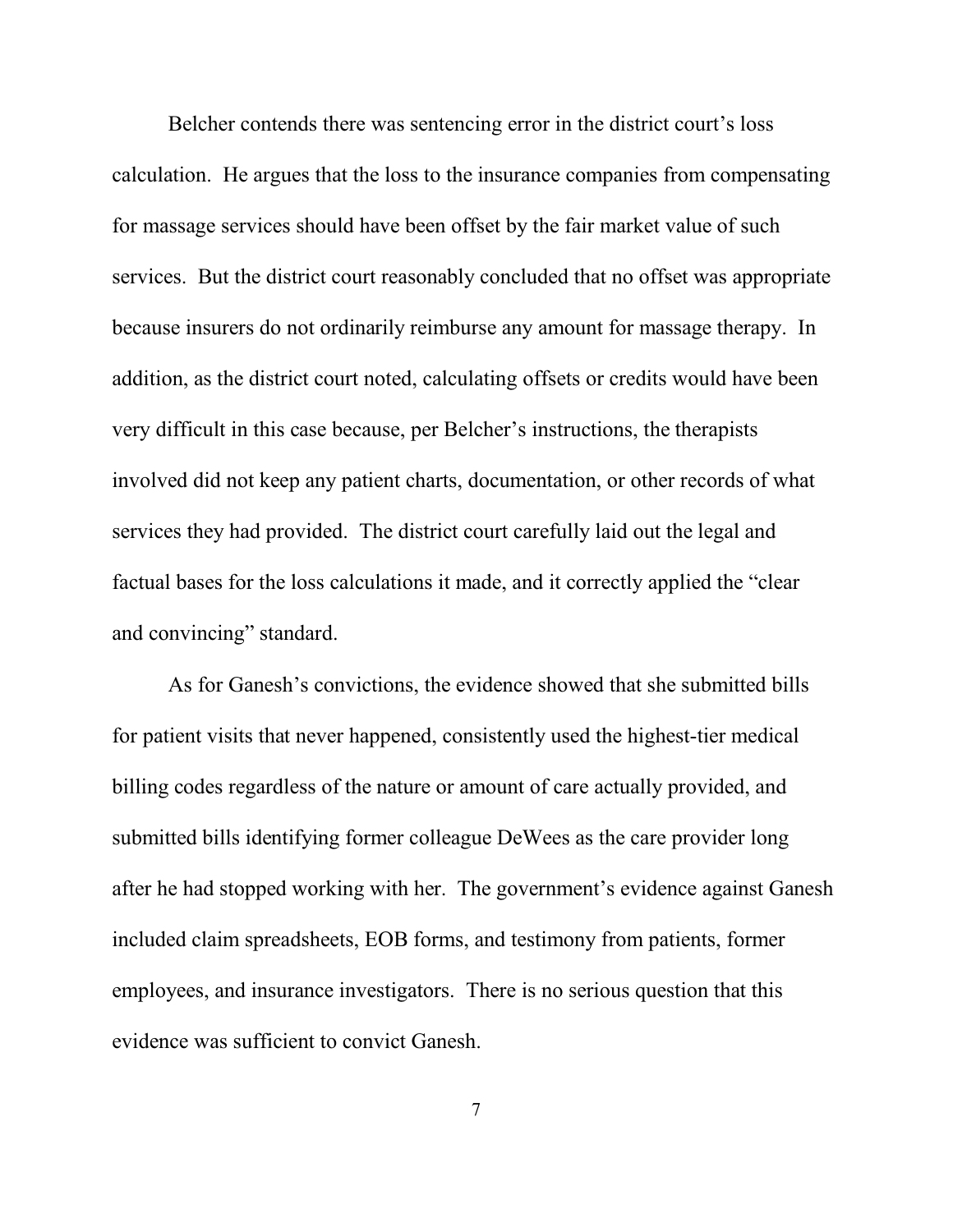Ganesh contends the magistrate judge erred by denying two of her motions for substitution of counsel. With respect to the first such motion, she argues the court failed to make an "adequate inquiry" into the nature of a conflict. *See United States v. McClendon*, 782 F.2d 785, 789 (9th Cir. 1986). Ganesh made this request less than a week before trial was scheduled to commence. She was represented at the time by appointed counsel she had originally chosen and retained, and the lawyer she wanted substituted told the court that he was not prepared to "substitute in at this point in time." The court asked current and proposed substitute counsel about the reasons for the change in counsel, instructed Ganesh to consult with her counsel and with her family, and gave Ganesh an opportunity to address the court. Ganesh has never explained what further inquiry should have been made. Under these circumstances, the court did not abuse its discretion.

Ganesh made another motion for substitution of counsel about three weeks before the start of sentencing, which already had been delayed by over a month. The two lawyers she wanted to be substituted refused to commit to the established sentencing schedule. And although the court repeatedly asked for an explanation of why keeping her current counsel would be unfair, it received only vague answers in response. Again, there was no abuse of discretion in denying the motion.

8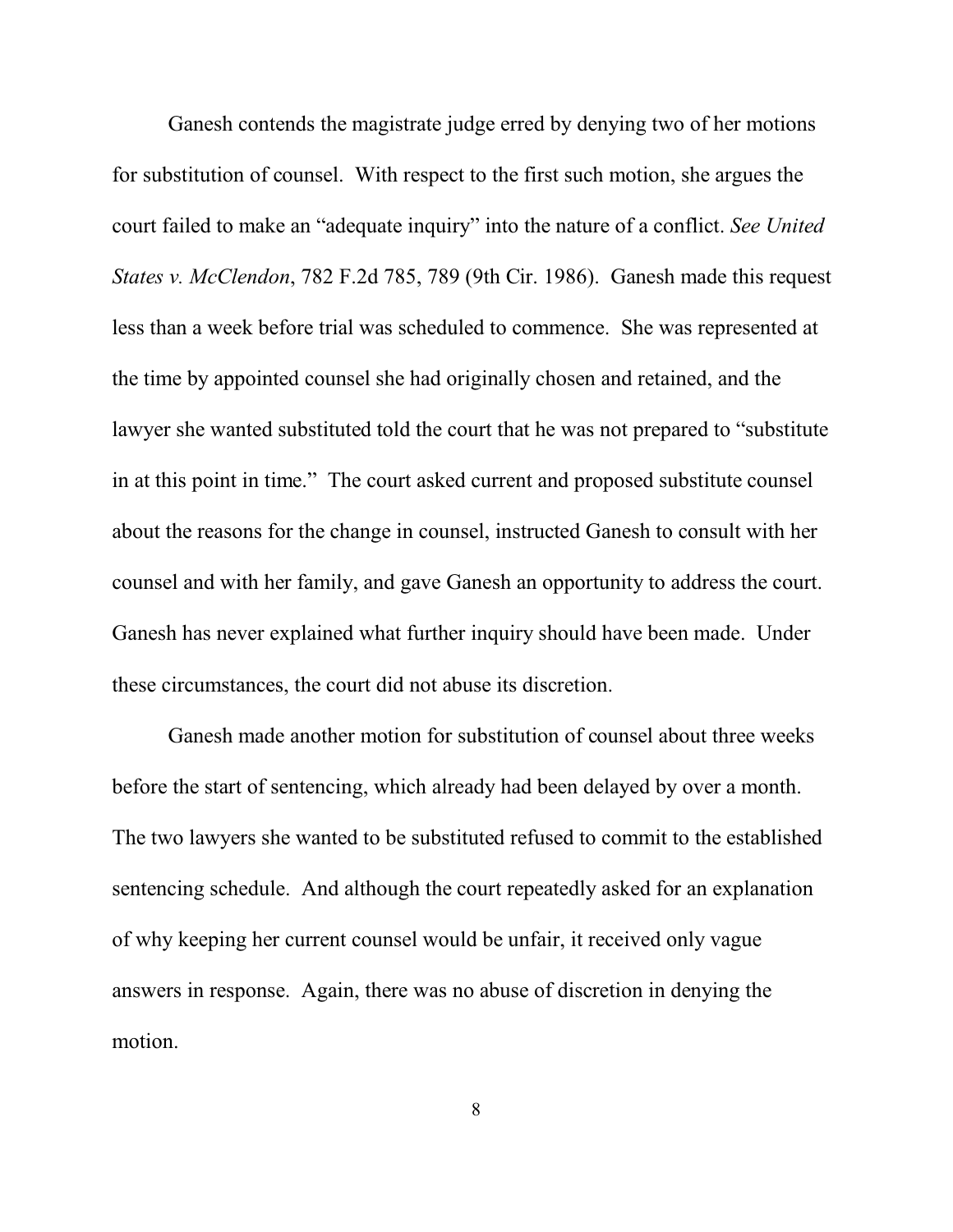Ganesh points to a chart in the superseding indictment that described certain claim submissions as being false with respect to date and duration. She contends that the government was required to proceed on the theory that each such claim was false as to both and that the district court's denial of her request to instruct the jury accordingly resulted in a constructive amendment. But the district court correctly ruled that evidence as to falsity on either ground was sufficient. *United States v. Miller*, 471 U.S. 130, 136 (1985) ("[A]n indictment may charge . . . the commission of any one offense in several ways," "[a]s long as the crime and the elements of the offense that sustain the conviction are fully and clearly set out in the indictment.").

The district court did not err at Ganesh's sentencing by imposing enhancements for abuse of a position of trust, U.S.S.G. § 3B1.3, and for committing an offense involving ten or more victims, *id.* § 2B1.1(b)(2)(A)(i), and the court appropriately calculated a loss in excess of \$550,000, *id.* §  $2B1.1(b)(1)(H)$ . Insurers are in a position of having to trust physicians who make claims for reimbursement. *United States v. Rutgard*, 116 F.3d 1270, 1293 (9th Cir. 1997). Four insurers billed by Ganesh were the financial victims of her crimes, and, under the Guidelines, dozens of her patients were also "victims" for sentencing enhancement purposes because their names and identifications were